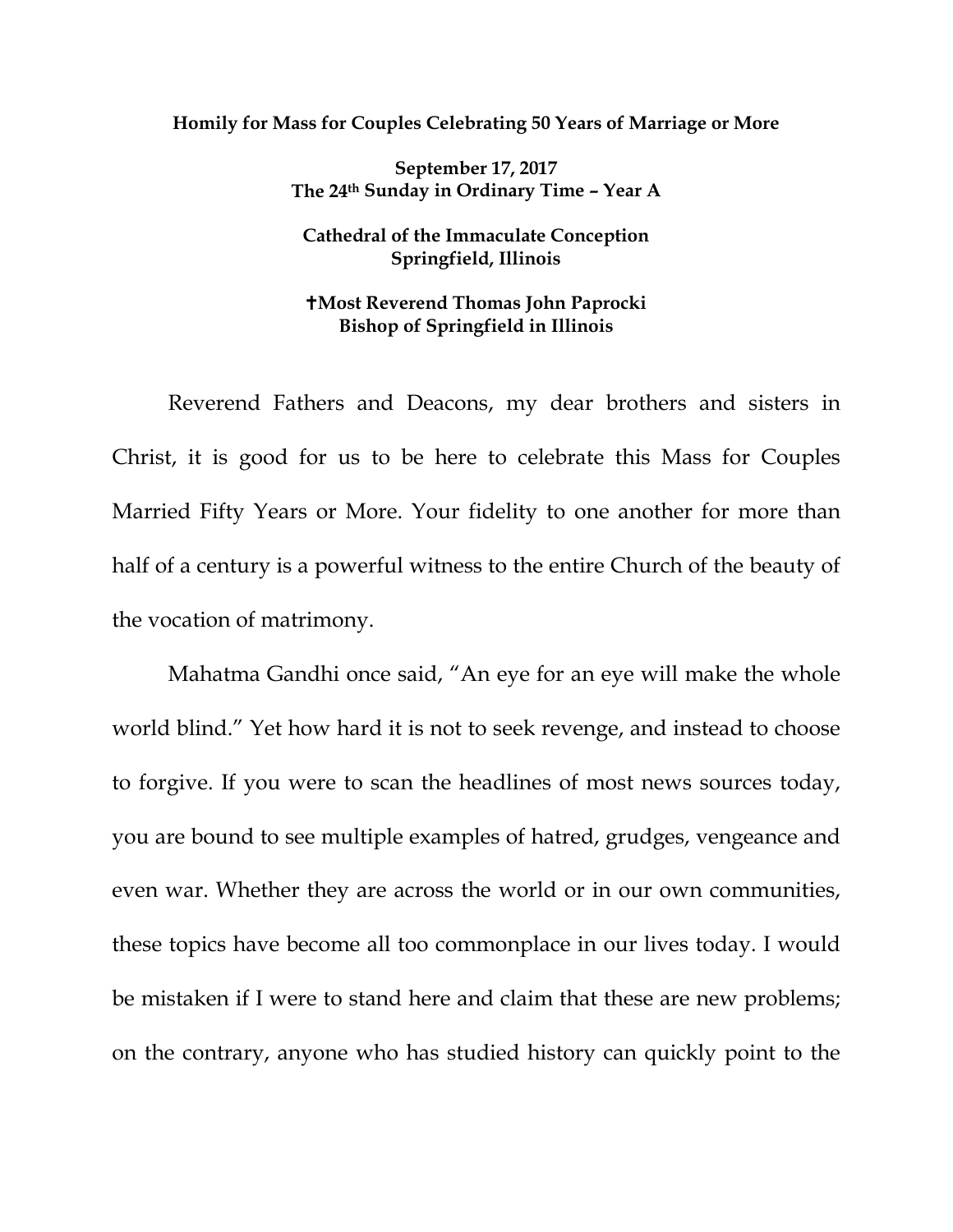fact that these problems have been present in the world since the beginning of humanity. As a matter of fact, all of our readings today point to the need for mercy and forgiveness in our sinful world. The Book of Sirach, the Letter to the Romans and the Gospel of Matthew have similar messages for us today, namely, to free ourselves from hateful things and begin to live in the light of God's grace.

The passage of Scripture that we find in our first reading points out the reality that while anger and wrath are hateful things, people tend to cling to them as opposed to love and friendship. The author later reminds the Jewish people that they are bound to the Lord by the covenant, which in turn challenges them to model their lives on the example of God by extending mercy and compassion to others.

Some two hundred years after the writer of the book of Sirach wrote those reflections, we see Jesus speaking with Saint Peter about the very same topics in our Gospel today. We see Peter ask our Lord how many times he must forgive and go on to suggest that he could forgive someone who harmed him seven times. I imagine that Saint Peter was thinking that he was substantially raising the bar by proposing the idea of forgiving someone seven times, for in those days, the rabbis indicated that a sinner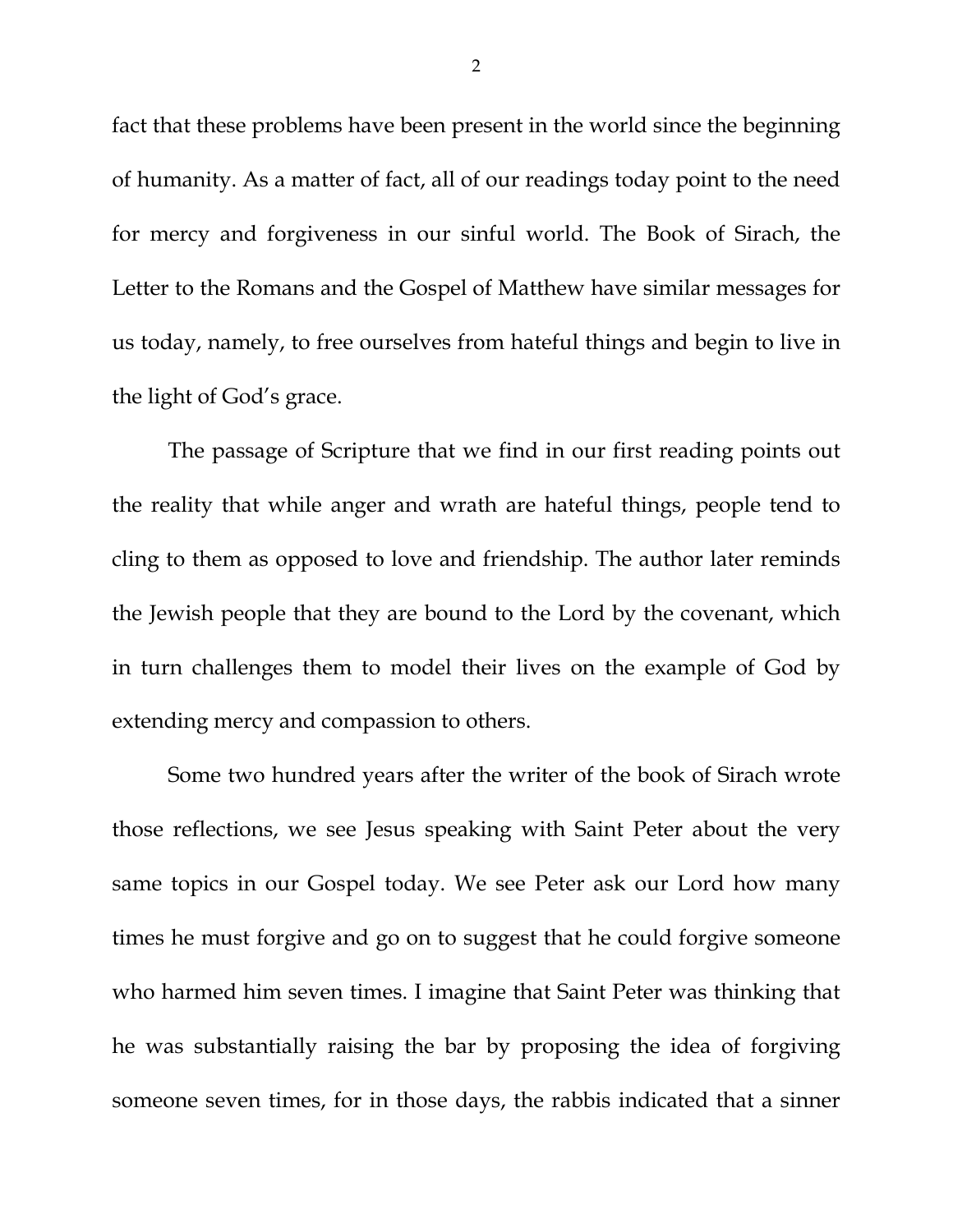could be forgiven three times. Therefore, can you imagine how shocked Peter must have been to hear Jesus tell him that rather than seven times, a sinner must be forgiven seventy-seven times. According to Jewish tradition, seven is the number of completeness and perfection, both physical and spiritual, as can be seen at the outset in the Book of Genesis in God's resting on the seventh day after His completion of creation. Thus, to say the one must forgive seventy-seven times was actually a symbolic way for our Lord to say that someone must be willing to forgive an infinite number of times in order for mercy to be perfect and complete.

I imagine that even Saint Peter may have initially been a bit taken aback at the idea of Jesus calling the disciples to forgive without limits. But as our Lord went on to explain in the parable that followed, God places no limits on how many times He forgives us and therefore we too should not place limits on how many times we forgive others. For if we follow the example of our Lord and forgive out of love, a love for our neighbors, then our forgiveness must be unending and from the heart.

Throughout the years since our Lord and Saint Peter had this conversation, countless Saints have followed the example of Jesus, for if He was able to forgive those who nailed Him to the Cross and killed him, they

3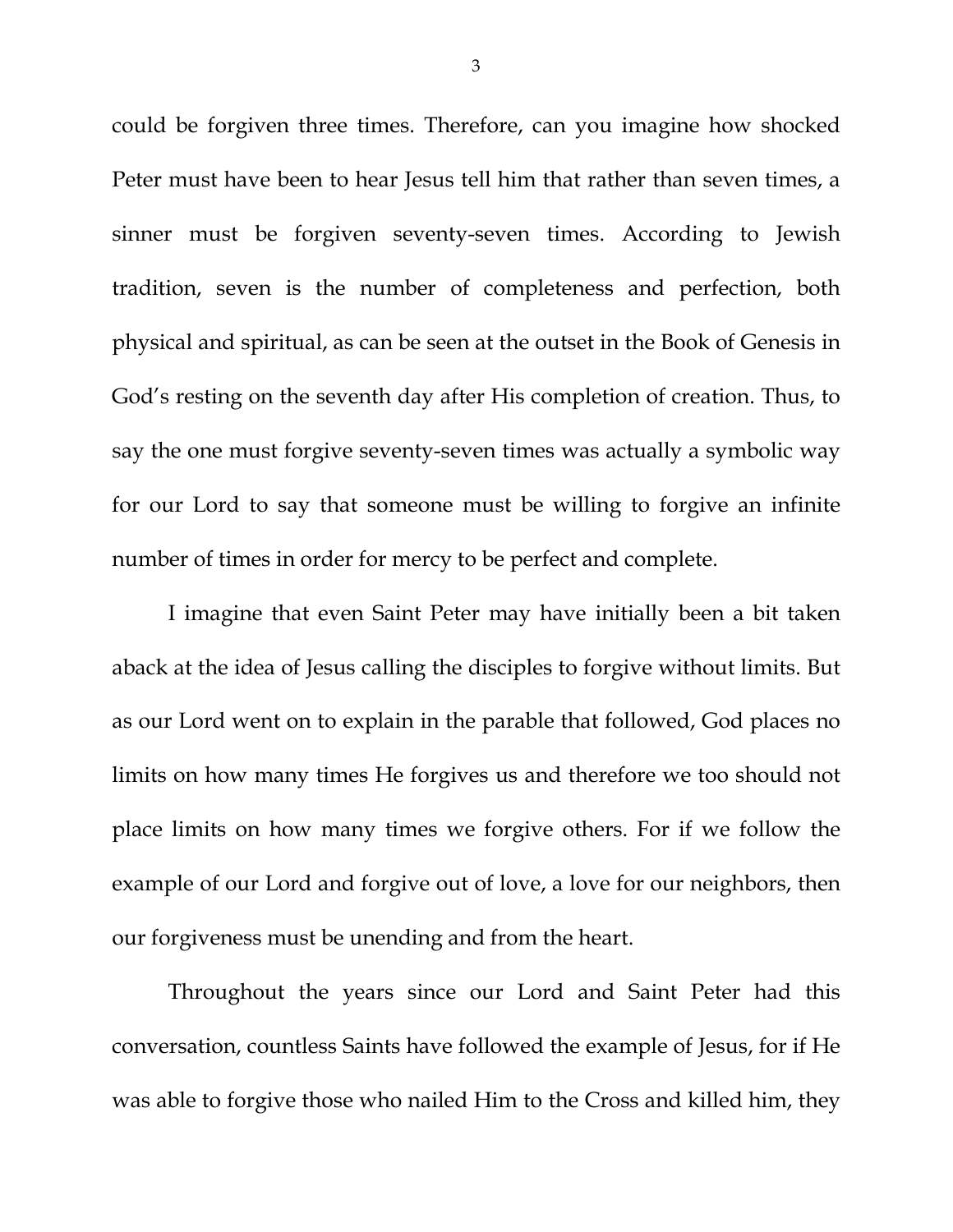too could certainly forgive those who harmed them. So too must we follow the example of our Lord by looking to the lives of the Saints as models of forgiveness and mercy.

One such Saint that clearly understood Jesus' call for His disciples to forgive without limits is our late Holy Father, Pope Saint John Paul the Great. On May thirteenth, 1981, while he was crossing Saint Peter's Square, Pope John Paul II was shot in an assassination attempt. In 1983 he visited his would-be assassin in prison with one purpose in mind: that of mercy and forgiveness.

In addition to the Saints, I would go one step further and say that we who are gathered here today need to look no further than the couples in our midst who have been married fifty or more years for examples of the sort of forgiveness to which our Lord calls us as His disciples. It is almost certain that throughout the half-century or more that you husbands and wives have been married that you have forgiven each other without putting limits on that forgiveness.

My dear couples whom we honor today, your example of forgiveness in marriage will teach others what it means to forgive out of love for another person. In doing so, you will most certainly lead others to do the

4